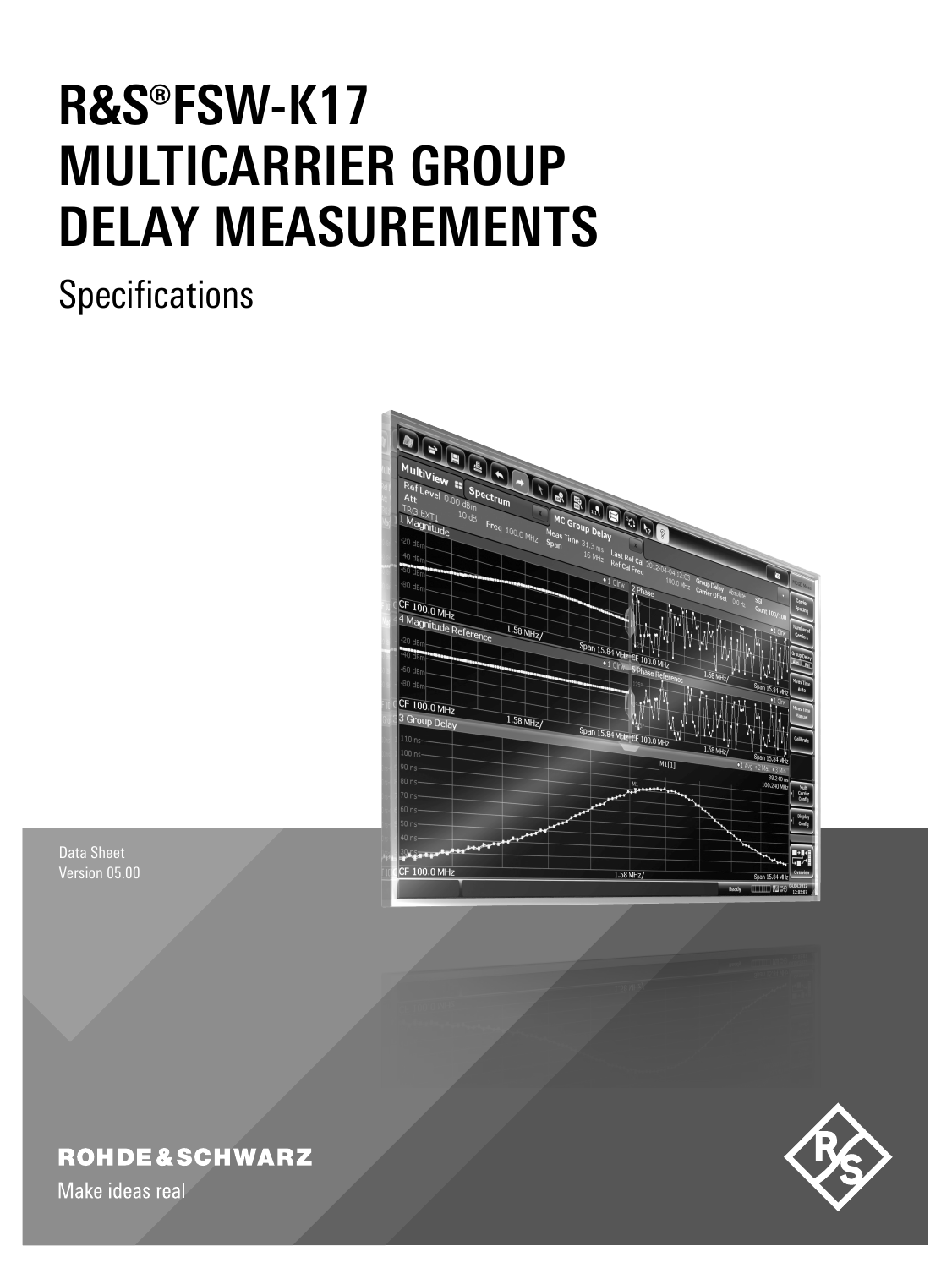## **CONTENTS**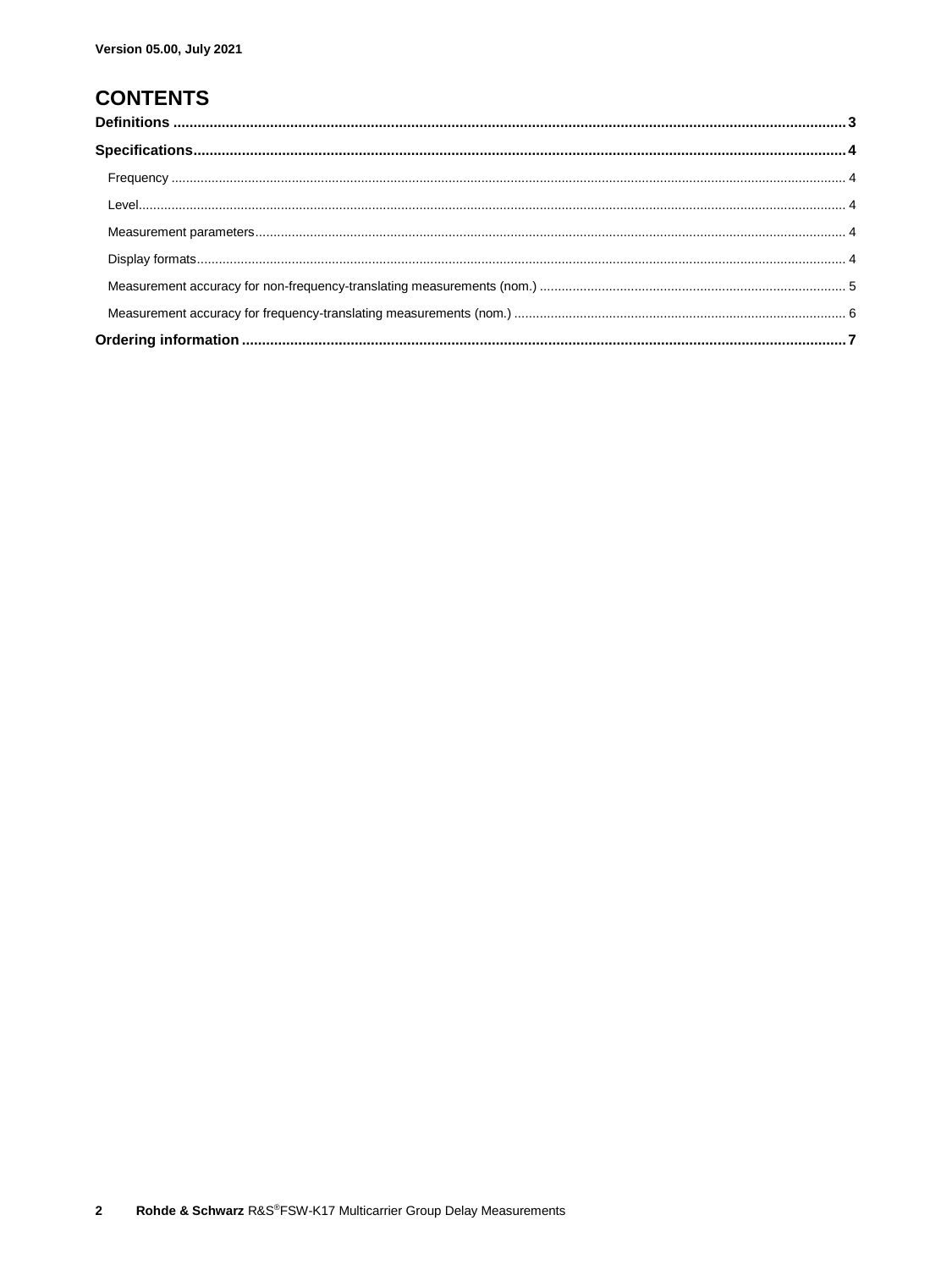## <span id="page-2-0"></span>**Definitions**

#### **General**

Product data applies under the following conditions:

- Three hours storage at ambient temperature followed by 30 minutes warm-up operation
- Specified environmental conditions met
- Recommended calibration interval adhered to
- All internal automatic adjustments performed, if applicable

#### **Specifications with limits**

Represent warranted product performance by means of a range of values for the specified parameter. These specifications are marked with limiting symbols such as <, ≤, >, ≥, ±, or descriptions such as maximum, limit of, minimum. Compliance is ensured by testing or is derived from the design. Test limits are narrowed by guard bands to take into account measurement uncertainties, drift and aging, if applicable.



#### **Non-traceable specifications with limits (n. trc.)**

Represent product performance that is specified and tested as described under "Specifications with limits" above. However, product performance in this case cannot be warranted due to the lack of measuring equipment traceable to national metrology standards. In this case, measurements are referenced to standards used in the Rohde & Schwarz laboratories.

#### **Specifications without limits**

Represent warranted product performance for the specified parameter. These specifications are not specially marked and represent values with no or negligible deviations from the given value (e.g. dimensions or resolution of a setting parameter). Compliance is ensured by design.

#### **Typical data (typ.)**

Characterizes product performance by means of representative information for the given parameter. When marked with  $\lt$ ,  $>$  or as a range, it represents the performance met by approximately 80 % of the instruments at production time. Otherwise, it represents the mean value.

#### **Nominal values (nom.)**

Characterize product performance by means of a representative value for the given parameter (e.g. nominal impedance). In contrast to typical data, a statistical evaluation does not take place and the parameter is not tested during production.

#### **Measured values (meas.)**

Characterize expected product performance by means of measurement results gained from individual samples.

#### **Uncertainties**

Represent limits of measurement uncertainty for a given measurand. Uncertainty is defined with a coverage factor of 2 and has been calculated in line with the rules of the Guide to the Expression of Uncertainty in Measurement (GUM), taking into account environmental conditions, aging, wear and tear.

Device settings and GUI parameters are designated with the format "parameter: value".

Non-traceable specifications with limits, typical data as well as nominal and measured values are not warranted by Rohde & Schwarz.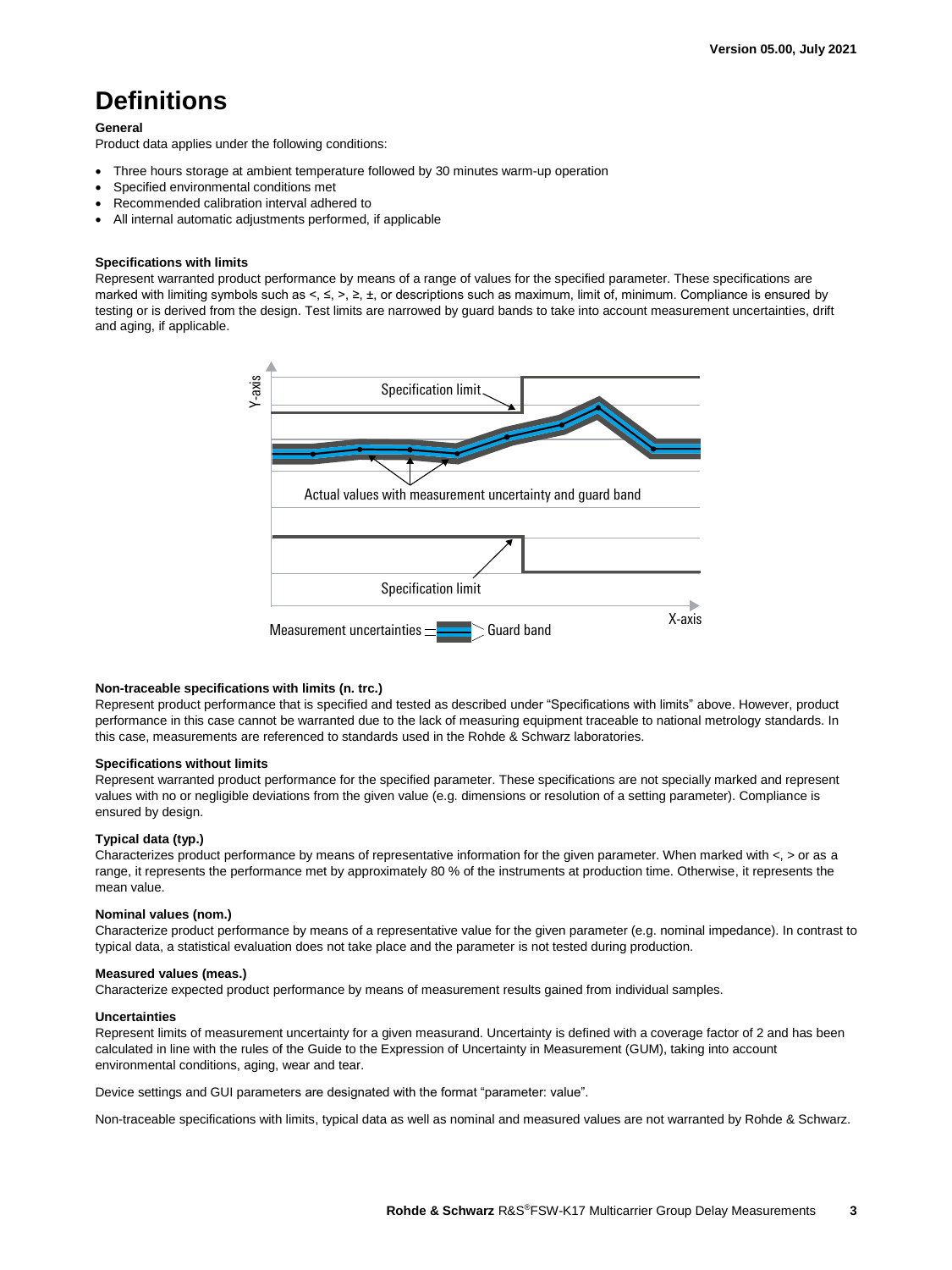## <span id="page-3-0"></span>**Specifications**

The R&S®FSW-K17 and R&S®FSW-K17S measurement specifications are based on the specifications in the data sheet for the R&S®FSW signal and spectrum analyzer. They have not been checked separately and are not verified during instrument calibration. The specified group delay measurement errors do not consider systematic errors due to reduced signal-to-noise (S/N) ratio.

## <span id="page-3-1"></span>**Frequency**

<span id="page-3-2"></span>

| -requencv range | <b>RF</b><br>input | R&S®FSW⊹<br>same as |
|-----------------|--------------------|---------------------|

#### <span id="page-3-5"></span>**Level**

```
Level range RF input 1} \\ -40 \text{ dBm to } +30 \text{ dBm}^{-1} \end{array} \right|
```
#### **Measurement parameters**

| Maximum span for R&S®FSW-K17 | standard                  | 10 MHz                                                              |  |
|------------------------------|---------------------------|---------------------------------------------------------------------|--|
|                              | with R&S®FSW-B28 option   | 28 MHz                                                              |  |
|                              | with R&S®FSW-B40 option   | 40 MHz                                                              |  |
|                              | with R&S®FSW-B80 option   | 80 MHz                                                              |  |
|                              | with R&S®FSW-B160 option  | 160 MHz                                                             |  |
|                              | with R&S®FSW-B320 option  | 320 MHz                                                             |  |
|                              | with R&S®FSW-B512 option  | 512 MHz                                                             |  |
|                              | with R&S®FSW-B512R option | 512 MHz                                                             |  |
|                              | with R&S®FSW-B1200 option | 1200 MHz                                                            |  |
|                              | with R&S®FSW-B2001 option | 2000 MHz                                                            |  |
|                              | with R&S®FSW-B4001 option | 4400 MHz                                                            |  |
|                              | with R&S®FSW-B6001 option | 6400 MHz                                                            |  |
|                              | with R&S®FSW-B8001 option | 8312 MHz                                                            |  |
| Number of carriers           |                           | 2 to 250001                                                         |  |
| Sweep count                  |                           | 1 to 32767                                                          |  |
| Group delay mode             |                           | absolute/relative                                                   |  |
| Carrier estimation           |                           | all carriers/offset/fixed                                           |  |
| Trigger modes                |                           | free run, external, IF power <sup>1</sup> , RF power <sup>1</sup> , |  |
|                              |                           | I/Q power                                                           |  |

### <span id="page-3-4"></span>**Display formats**

 $\overline{a}$ 

| Magnitude           | multicarrier signal magnitude versus       |
|---------------------|--------------------------------------------|
|                     | frequency of measurement signal            |
| Magnitude reference | multicarrier signal magnitude versus       |
|                     | frequency of calibration signal            |
| Phase               | multicarrier signal phase versus frequency |
|                     | of measurement signal                      |
| Phase reference     | multicarrier signal phase versus frequency |
|                     | of calibration signal                      |
| Phase difference    | difference of multicarrier signal phase    |
|                     | between measurement signal and             |
|                     | calibration signal versus frequency        |
| Group delay         | absolute/relative group delay              |
| Gain                | gain in magnitude of the multicarrier      |
|                     | signal from the calibration signal to the  |
|                     | measurement signal versus frequency        |
| Marker table        | marker result table                        |

<sup>1</sup> Restricted IF overload, IF power trigger and auto level functionality depending on carrier frequency and bandwidth at carrier frequencies < 50 MHz.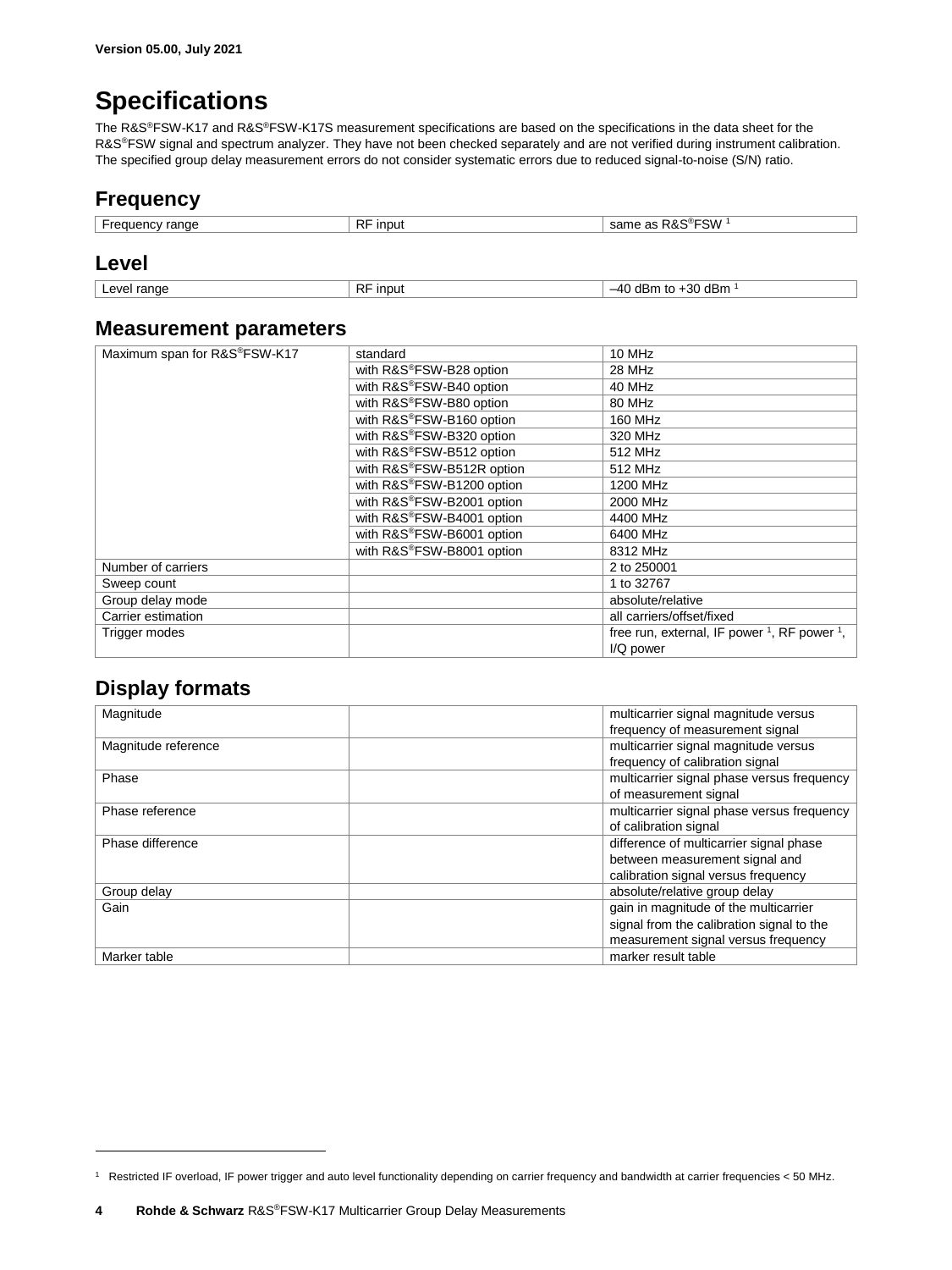## <span id="page-4-0"></span>**Measurement accuracy for non-frequency-translating measurements (nom.)**

The center frequency of the calibration is the same as for group delay measurements. Carrier spacing is ≥ 100 kHz. For absolute group delay measurements, the external trigger is applied. Generator output power per tone is ≥ −48 dBm, crest factor optimization "chirp" applied to the multicarrier signal. The reference level is properly adjusted. The group delay accuracy is defined as the deviation from group delay = 0 s after calibrating and measuring against the calibration signal with measurement time mode "Auto". If averaging is applied, the same average count is used for the calibration as well as for the measurement.

#### **Measurement accuracy for relative group delay**

| Measurement accuracy for R&S®FSW-K17 and R&S®FSW-K17S <sup>2</sup>    |                                        |              |  |
|-----------------------------------------------------------------------|----------------------------------------|--------------|--|
| Span $\leq 60$ MHz                                                    | center frequency = $100$ MHz to 34 GHz | $\pm 300$ ps |  |
|                                                                       | center frequency = $34$ GHz to 40 GHz  | $±600$ ps    |  |
| 60 MHz < span $\leq$ 160 MHz                                          | center frequency = $150$ MHz to 34 GHz | $\pm 300$ ps |  |
| with R&S®FSW-B160                                                     | center frequency = $34$ GHz to 40 GHz  | $±600$ ps    |  |
| or R&S®FSW-B320                                                       |                                        |              |  |
| 160 MHz < span ≤ 320 MHz                                              | center frequency = $200$ MHz to 34 GHz | $\pm 300$ ps |  |
| with R&S®FSW-B320                                                     | center frequency = $34$ GHz to 40 GHz  | $±600$ ps    |  |
| 60 MHz < span $\leq$ 512 MHz<br>with R&S®FSW-B512<br>or R&S®FSW-B512R | 60 MHz < span $\leq$ 160 MHz,          | $\pm 300$ ps |  |
|                                                                       | center frequency = $150$ MHz to 34 GHz |              |  |
|                                                                       | 160 MHz < span $\leq$ 500 MHz,         |              |  |
|                                                                       | center frequency = $260$ MHz to 34 GHz |              |  |
|                                                                       | 500 MHz < span $\leq$ 512 MHz,         |              |  |
|                                                                       | center frequency = $460$ MHz to 34 GHz |              |  |
|                                                                       | center frequency = $34$ GHz to 40 GHz  | $±600$ ps    |  |

#### **Additional constant offset for absolute group delay**

| Additional constant offset for R&S®FSW-K17 |          |  |
|--------------------------------------------|----------|--|
| Span $\leq 60$ MHz $^3$                    | $±20$ ps |  |
| (100 averages)                             |          |  |
| 80 MHz < span $\leq$ 160 MHz               | $±10$ ns |  |
| with R&S®FSW-B160                          |          |  |
| or R&S®FSW-B320                            |          |  |
| 160 MHz < span $\leq$ 320 MHz              | $±10$ ns |  |
| with R&S®FSW-B320                          |          |  |
| 60 MHz < span $\leq$ 512 MHz               | $±20$ ps |  |
| with R&S®FSW-B512                          |          |  |
| or R&S®FSW-B512R                           |          |  |
| (100 averages)                             |          |  |

 $\overline{a}$ 

<sup>&</sup>lt;sup>2</sup> For R&S®FSW-K17S, the measurement accuracy applies to single subspans within the overall span measurement.

<sup>&</sup>lt;sup>3</sup> Not valid for detector boards with order number 1312.8175 and revision 04.07 or 06.02. Please contact the central service of Rohde & Schwarz if upgrade is needed.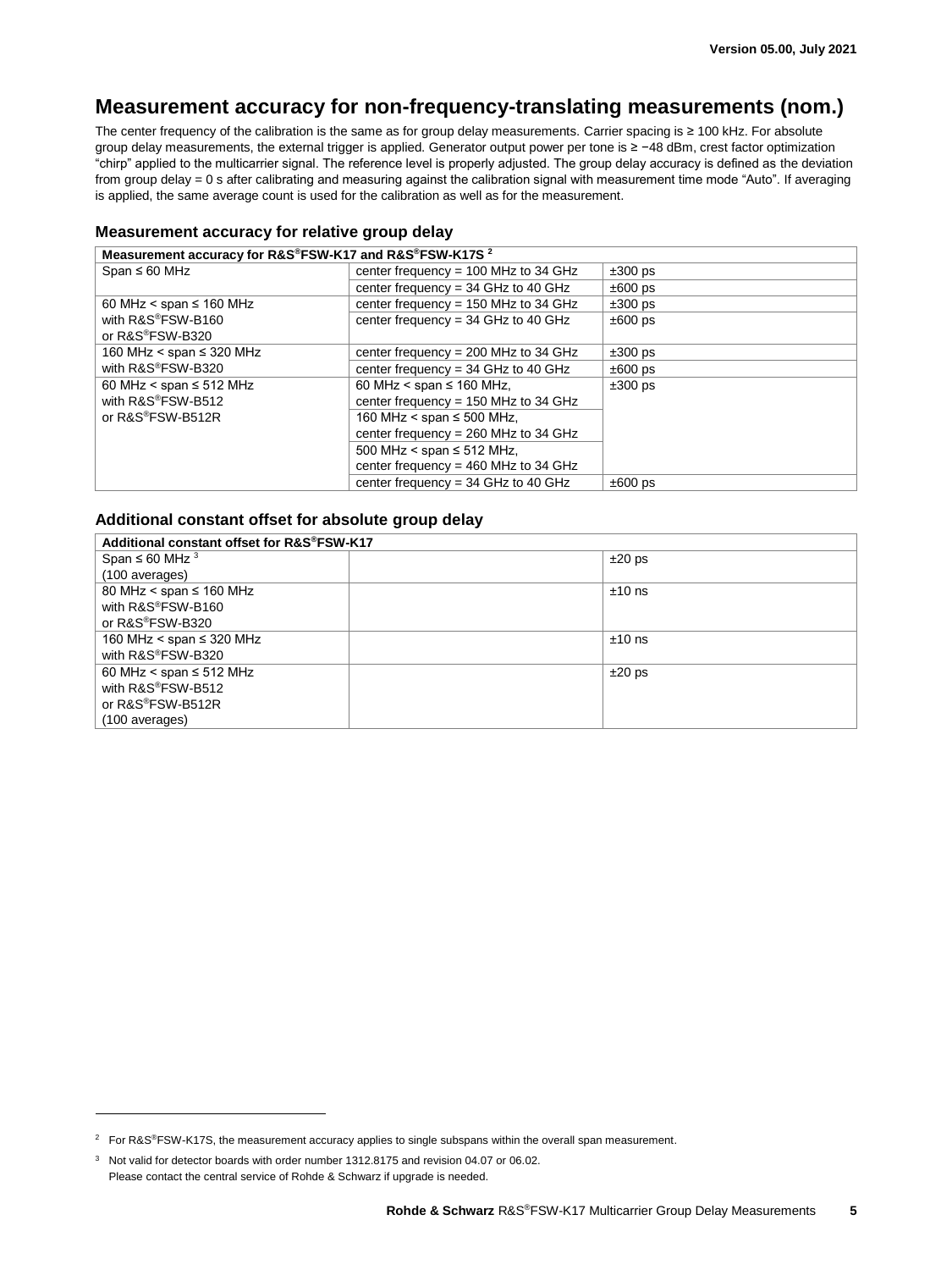## <span id="page-5-0"></span>**Measurement accuracy for frequency-translating measurements (nom.)**

#### **Uncertainty for relative group delay measurements**

Measurement with center frequency for calibration  $f_1$  and center frequency for group delay measurement  $f_2$ 

| Span $\leq 60$ MHz<br>$f_1$ and $f_2$ between 100 MHz and 40 GHz<br>$±1$ ns<br>60 MHz < span $\leq$ 160 MHz $^4$<br>$f_1$ and $f_2$ between 150 MHz and 40 GHz<br>with R&S®FSW-B160<br>or R&S®FSW-B320<br>160 MHz < span $\leq$ 320 MHz $^5$<br>$f_1$ and $f_2$ between 200 MHz and 40 GHz<br>with R&S®FSW-B320<br>60 MHz < span $\leq$ 512 MHz<br>60 MHz < span $\leq$ 160 MHz,<br>with R&S®FSW-B512<br>$f_1$ and $f_2$ between 150 MHz and 40 GHz<br>or R&S®FSW-B512R<br>160 MHz < span $\leq$ 500 MHz,<br>$f_1$ and $f_2$ between 300 MHz and 40 GHz<br>500 MHz < span $\leq$ 512 MHz, | Uncertainty for R&S®FSW-K17 |  |
|-------------------------------------------------------------------------------------------------------------------------------------------------------------------------------------------------------------------------------------------------------------------------------------------------------------------------------------------------------------------------------------------------------------------------------------------------------------------------------------------------------------------------------------------------------------------------------------------|-----------------------------|--|
|                                                                                                                                                                                                                                                                                                                                                                                                                                                                                                                                                                                           |                             |  |
|                                                                                                                                                                                                                                                                                                                                                                                                                                                                                                                                                                                           |                             |  |
|                                                                                                                                                                                                                                                                                                                                                                                                                                                                                                                                                                                           |                             |  |
| $f_1$ and $f_2$ between 460 MHz and 40 GHz                                                                                                                                                                                                                                                                                                                                                                                                                                                                                                                                                |                             |  |

#### **Additional constant offset between calibration and measurement for absolute group delay measurements**

| Additional constant offset for | carrier spacing = 100 kHz, span = $25$ MHz   |          |  |
|--------------------------------|----------------------------------------------|----------|--|
| R&S®FSW-K17                    | center frequency for calibration $= 100$ MHz | $< 5$ ns |  |
|                                | center frequency for measurement $= 1$ GHz   |          |  |
|                                | center frequency for calibration $= 100$ MHz | $< 6$ ns |  |
|                                | center frequency for measurement $= 2$ GHz   |          |  |
|                                | center frequency for calibration $= 100$ MHz | $< 4$ ns |  |
|                                | center frequency for measurement $=$ 4 GHz   |          |  |

 $\overline{a}$ 

<sup>4</sup> The specifications for 60 MHz to 160 MHz analysis bandwidth in this section apply to the following options: R&S®FSW-B160 (order no. 1325.4850.14), R&S®FSW-B320 (order no. 1325.4867.14).

<sup>5</sup> The specifications in this section apply in combination with the R&S®FSW-B320 option (order no. 1325.4867.14).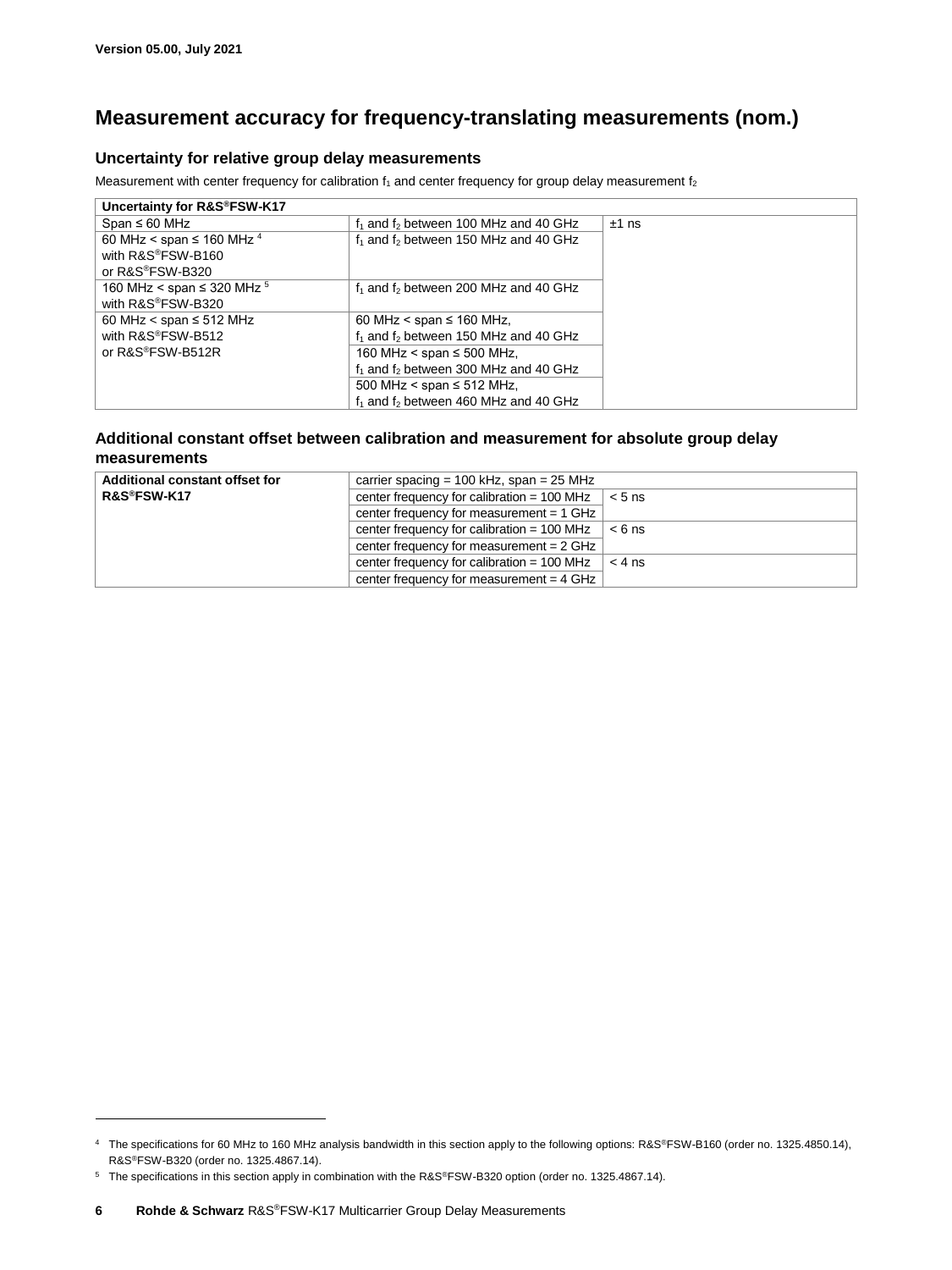## <span id="page-6-0"></span>**Ordering information**

| <b>Designation</b>                                          | <b>Type</b>                | Order No.    |
|-------------------------------------------------------------|----------------------------|--------------|
| Multicarrier group delay measurements                       | R&S®FSW-K17                | 1313.4150.02 |
| Frequency subspan measurements for multicarrier group delay | R&S <sup>®</sup> FSW-K17S  | 1338.5896.02 |
| measurements (requires R&S®FSW-K17 as well as a minimum     |                            |              |
| internal analysis bandwidth of 512 MHz)                     |                            |              |
| Signal and spectrum analyzer, 2 Hz to 8 GHz                 | R&S <sup>®</sup> FSW8      | 1331.5003.08 |
| Signal and spectrum analyzer, 2 Hz to 13.6 GHz              | R&S <sup>®</sup> FSW13     | 1331.5003.13 |
| Signal and spectrum analyzer, 2 Hz to 26.5 GHz              | R&S®FSW26                  | 1331.5003.26 |
| Signal and spectrum analyzer, 2 Hz to 43.5 GHz              | R&S <sup>®</sup> FSW43     | 1331.5003.43 |
| Signal and spectrum analyzer, 2 Hz to 50 GHz                | R&S <sup>®</sup> FSW50     | 1331.5003.50 |
| Signal and spectrum analyzer, 2 Hz to 67 GHz                | R&S <sup>®</sup> FSW67     | 1331.5003.67 |
| Signal and spectrum analyzer, 2 Hz to 85 GHz                | R&S®FSW85                  | 1331.5003.85 |
| Recommended options and extras                              |                            |              |
| 28 MHz analysis bandwidth                                   | R&S®FSW-B28                | 1313.1645.02 |
| 40 MHz analysis bandwidth                                   | R&S®FSW-B40                | 1313.0861.02 |
| 80 MHz analysis bandwidth                                   | R&S <sup>®</sup> FSW-B80   | 1313.0878.02 |
| 160 MHz analysis bandwidth                                  | R&S®FSW-B160               | 1325.4850.14 |
| 320 MHz analysis bandwidth                                  | R&S®FSW-B320               | 1325.4867.14 |
| 512 MHz analysis bandwidth                                  | R&S®FSW-B512               | 1331.7106.14 |
| 1.2 GHz analysis bandwidth                                  | R&S <sup>®</sup> FSW-B1200 | 1331.6400.14 |
| 2 GHz analysis bandwidth                                    | R&S <sup>®</sup> FSW-B2001 | 1331.6916.14 |
| 4.4 GHz analysis bandwidth                                  | R&S <sup>®</sup> FSW-B4001 | 1338.5215.14 |
| 6.4 GHz analysis bandwidth                                  | R&S®FSW-B6001              | 1338.5221.14 |
| 8.312 GHz analysis bandwidth                                | R&S <sup>®</sup> FSW-B8001 | 1338.5238.14 |
| Real-time spectrum analyzer                                 | R&S®FSW-B512R              | 1331.7106.16 |
| 512 MHz, POI ≤ 15 µs                                        |                            |              |
| Real-time spectrum analyzer                                 | R&S <sup>®</sup> FSW-B800R | 1331.6400.16 |
| 800 MHz, POI ≤ 15 µs (includes 2 GHz analysis bandwidth)    |                            |              |